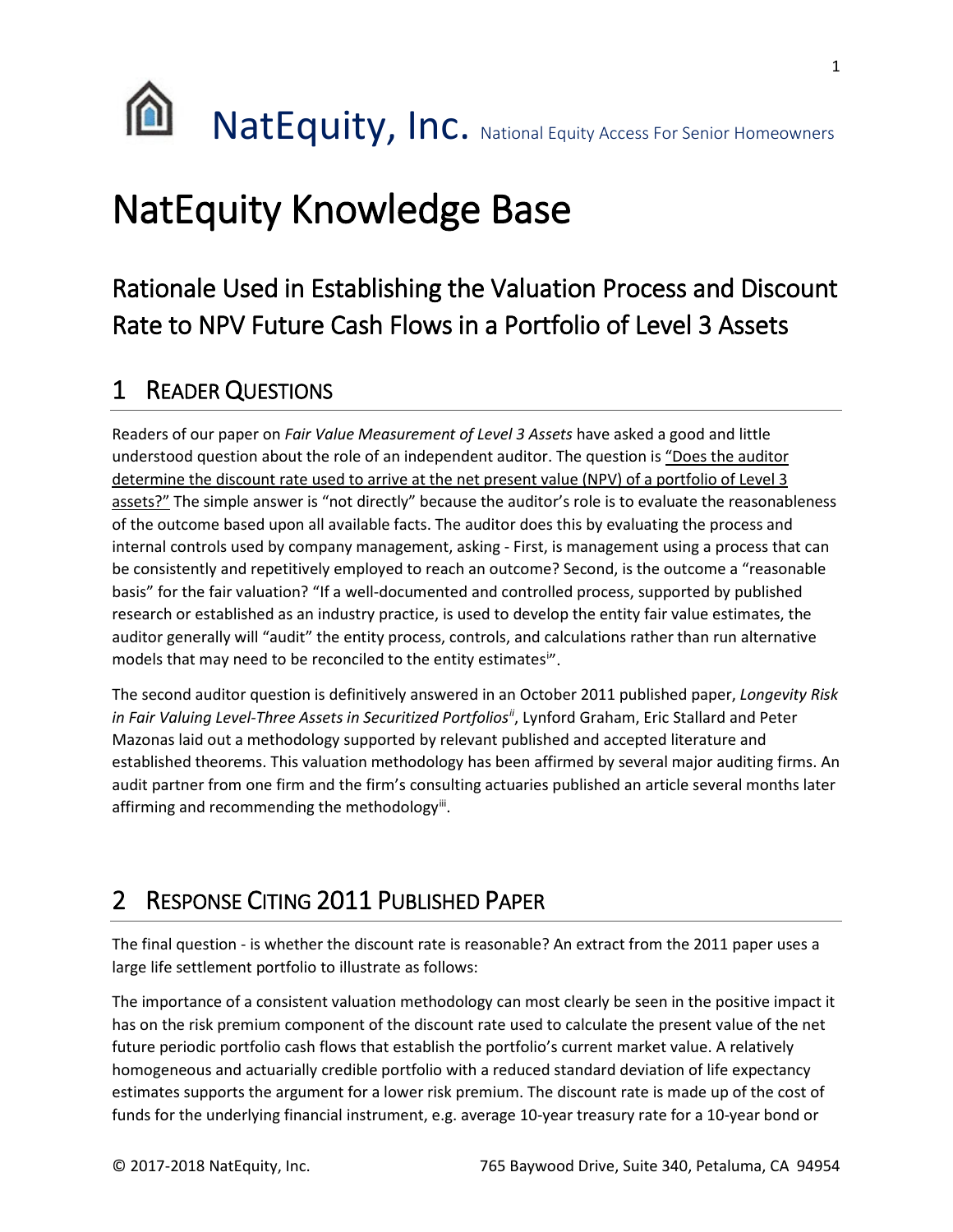similar instrument or average fund life, plus the risk premium. The risk premium component is made up of four factors:

- 1. The probability of a forced sale of the portfolio because of inadequate cash reserves or where a liquidity facility is not maintained;
- 2. The delta in the standard deviation of probable cash flows because of inadequate actuarial credibility introduced by a small number of contracts or a lumpy portfolio;
- 3. The delta in the standard deviation of probable cash flows introduced by a wide-ranging variance in LEs per contract that has not been challenged and mathematically tightened up by a process such as the one described in this paper and quantified below.
- 4. The delta in the standard deviation of probable cash flows introduced by irreducible systematic risks relating to errors in projecting average future survival rates in the respective cohorts due to various combinations of model misspecification errors, errors in estimating the model parameters, and inherent stochasticity in future mortality rates.

At this writing the average 10-year U.S. Treasury Bond coupon rate was 2.5%. A risk premium equal to an additional 9.5% would yield a portfolio current valuation approximately equal to the investment in the portfolio. However, a risk premium equal to only an additional 5% would add a 130% increase to the market value of the portfolio. Conversely, a risk premium of an additional 6% (9.5%+6%=15.5%) would discount the portfolio to 70% less than cost. This highlights the need for strict and consistent underwriting and valuation methodologies. This inability to predict future portfolio cash flows and the resultant punishment by way of a higher discount rate has been observed in life settlement portfolios since the enactment of AUC 820 in 2015. Major independent audit firms have required management to use similar discount rates and thus devalue their portfolios. Of longevity dependent assets classes only Government guaranteed Home Equity Conversion Reverse Mortgages (HECM) are permitted to value at cost because of a specific exemption in AUC 820. The portion of the HUD mortgage insurance premium pool has been running an annual deficit of \$5 billion. Numerous reports suggest HUD will terminate the HECM guarantee. This would void the AUC 820 exemption and require HECMs to the Marked-to-Fair Value. This would negatively impact the value of future HECM Ginnie Mae securities.

Proposed steps at quarterly and annual fair valuation:

1. Compare the actual to expected mortality results for each of the four LE providers over the examination period. The expected survival counts will be generated by summing the survival functions (*Sit*) by LE provider for that period for each policy in the portfolio for which an LE value was provided. The change from one period to the next in the sum of *Sit* will constitute the expected number of deaths for the period as predicted by each of the four LE providers.

#### **Table 6**

Identical Actual-to-Expected Analysis Performed for Each LE Provider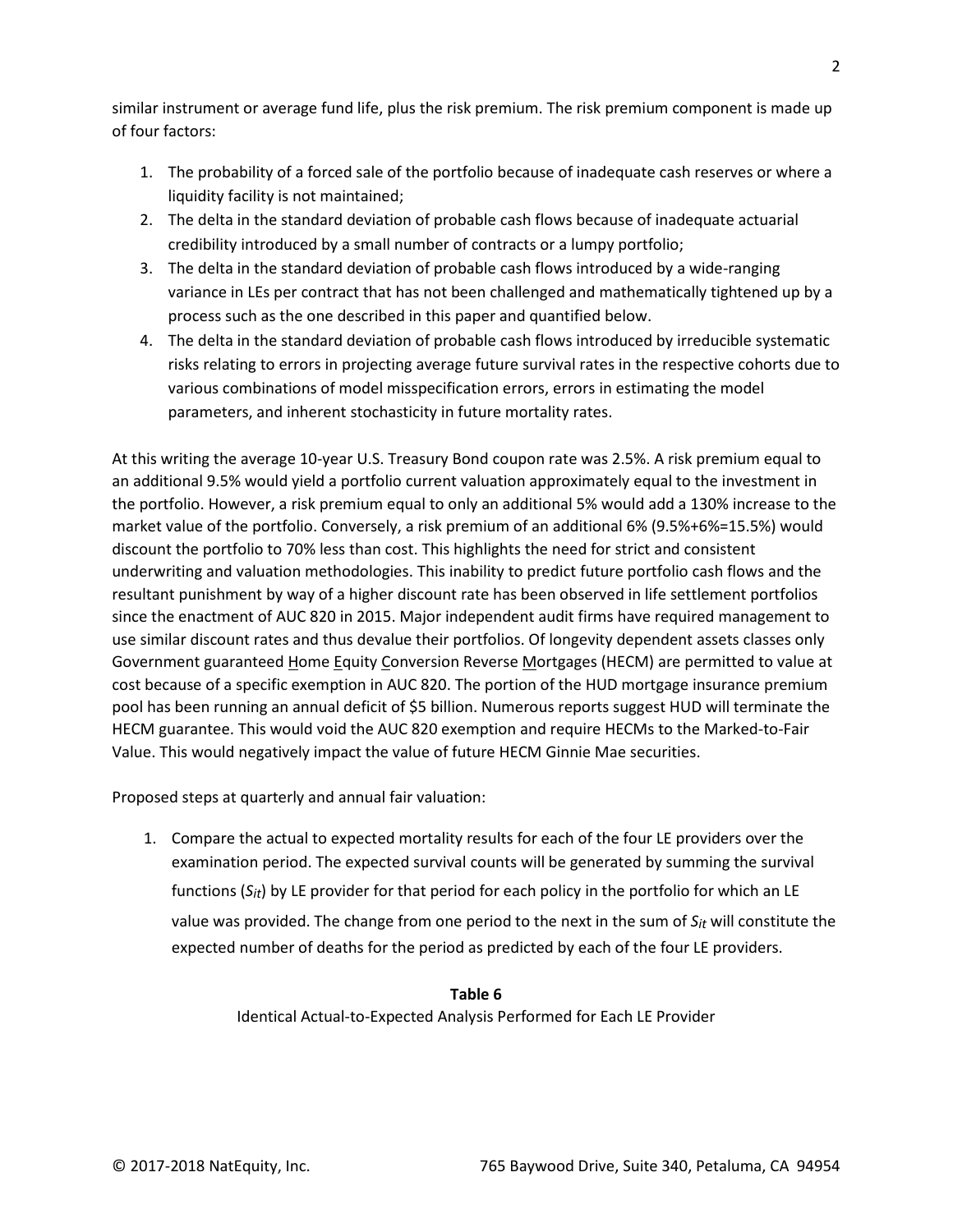|               | <b>EXPECTED SURVIVAL AND DEATHS</b> |        |        |                        |        | <b>ACTUAL SURVIVAL AND DEATHS</b>                                 |                                                                   |  |  |                      |  |                 |
|---------------|-------------------------------------|--------|--------|------------------------|--------|-------------------------------------------------------------------|-------------------------------------------------------------------|--|--|----------------------|--|-----------------|
|               |                                     |        |        |                        |        |                                                                   |                                                                   |  |  |                      |  |                 |
|               | <b>Expected Survival</b>            |        |        | <b>Expected Deaths</b> |        |                                                                   | <b>Actual Survival</b>                                            |  |  | <b>Actual Deaths</b> |  |                 |
| Portfolio     |                                     |        |        |                        |        |                                                                   |                                                                   |  |  |                      |  |                 |
| Member        |                                     |        |        |                        |        |                                                                   |                                                                   |  |  |                      |  |                 |
| Code          |                                     |        |        |                        |        | Year-End 1 Year-End 2 Year-End 3 Year-End 1 Year-End 2 Year-End 3 | Year-End 1 Year-End 2 Year-End 3 Year-End 1 Year-End 2 Year-End 3 |  |  |                      |  |                 |
| 0001-F        | 0.9577                              | 0.9095 | 0.8564 | 0.0423                 | 0.0905 | 0.1436                                                            | 1.0000                                                            |  |  | 0.0000               |  |                 |
| 0002-F        | 0.7824                              | 0.6428 | 0.4987 | 0.2176                 | 0.3572 | 0.5013                                                            | 1.0000                                                            |  |  | 0.0000               |  |                 |
|               |                                     |        |        |                        |        |                                                                   |                                                                   |  |  |                      |  |                 |
| 0003-F        | 0.8974                              | 0.8021 | 0.7895 | 0.1026                 | 0.1979 | 0.2105                                                            | 1.0000                                                            |  |  | 0.0000               |  |                 |
| 0004-F        | 0.8547                              | 0.7952 | 0.6587 | 0.1453                 | 0.2048 | 0.3413                                                            | 1.0000                                                            |  |  | 0.0000               |  |                 |
|               |                                     |        |        |                        |        |                                                                   |                                                                   |  |  |                      |  |                 |
|               |                                     |        |        |                        |        |                                                                   |                                                                   |  |  |                      |  |                 |
|               |                                     |        |        |                        |        |                                                                   |                                                                   |  |  |                      |  |                 |
| 1000-F        | 0.9211                              | 0.9033 | 0.8524 | 0.0789                 | 0.0967 | 0.1476                                                            | 1.0000                                                            |  |  | 0.0000               |  |                 |
| <b>Totals</b> | 883                                 | 811    | 731    | 117                    | 189    | 269                                                               | 852                                                               |  |  | 148                  |  | Actual          |
| Less          |                                     |        |        |                        |        |                                                                   |                                                                   |  |  |                      |  |                 |
| Expected      |                                     |        |        |                        |        |                                                                   |                                                                   |  |  |                      |  |                 |
| <b>Deaths</b> |                                     |        |        |                        |        |                                                                   |                                                                   |  |  | 117                  |  | <b>Expected</b> |
|               |                                     |        |        |                        |        |                                                                   |                                                                   |  |  |                      |  |                 |
|               |                                     |        |        |                        |        |                                                                   |                                                                   |  |  |                      |  |                 |

- 2. Compare the actual number of deaths for the period against the expected number to ascertain the accuracy of each LE provider relative to their prediction.
- 3. The portfolio valuation for each of the four LE providers will define the bounds of the valuation. For example, assume the independently determined portfolio values are \$255 million, \$274 million, \$3[1](#page-2-0)6 million and \$329 million<sup>1</sup>. Absent better precision the portfolio has a value between \$255 million and \$329 million.

| <u>IT FORGULOT OF FORGUIO GEORGINIALION</u> |               |             |                        |                 |  |  |  |
|---------------------------------------------|---------------|-------------|------------------------|-----------------|--|--|--|
| LE                                          | NPV of Cash   | Assumed     | Probable Weighted Cash | Probable NPV of |  |  |  |
| Provider                                    | Flows Value   | Probability | <b>Flows</b>           | Cash Flows      |  |  |  |
| LCC.                                        | \$329 Million | 25%         | $$82.3$ Million +      |                 |  |  |  |
| 1                                           | \$316 Million | 25%         | \$79.0 Million +       |                 |  |  |  |
|                                             | \$274 Million | 25%         | $$68.5$ Million +      |                 |  |  |  |
| 3                                           | \$255 Million | 25%         | $$63.8$ Million =      | \$293.6 Million |  |  |  |

**Table 7** NPV Valuation of Portfolio at Origination

4. Use Bayesian analysis as detailed by Kass and Raftery<sup>[2](#page-2-1)</sup> to determine the weighted average total value of the portfolio.

| Results Oriented Weighted Valuation after Portfolio Year-One |                    |             |                        |                 |  |  |  |  |
|--------------------------------------------------------------|--------------------|-------------|------------------------|-----------------|--|--|--|--|
| LE Provider                                                  | NPV of Cash        | Assumed     | Probable Weighted Cash | Probable NPV of |  |  |  |  |
|                                                              | <b>Flows Value</b> | Probability | <b>Flows</b>           | Cash Flows      |  |  |  |  |
| LCC                                                          | \$329 Million      | 42%         | \$138.2 Million +      |                 |  |  |  |  |
|                                                              | \$316 Million      | 16%         | \$50.6 Million +       |                 |  |  |  |  |
| ר                                                            | \$274 Million      | 28%         | $$76.7$ Million +      |                 |  |  |  |  |
| 3                                                            | \$255 Million      | 14%         | $$35.7$ Million =      | \$301.2 Million |  |  |  |  |

**Table 8**

l

<span id="page-2-0"></span><sup>1</sup> Assumes a portfolio of \$1.7 billion of face amount with future net cash flows to maturity discounted at 8% to an NPV.

<span id="page-2-1"></span><sup>2</sup> Robert E. Kass and Adrian E. Raftery, Bayes Factors, Journal of the American Statistical Association, Vol. 90, No. 430. (Jun., 1995) ( Equation 18)[. http://links.jstor.org/sici?sici=0162-](http://links.jstor.org/sici?sici=0162-1459%28199506%2990%3A430%3C773%3ABF%3E2.0.CO%3B2-8) [1459%28199506%2990%3A430%3C773%3ABF%3E2.0.CO%3B2-8](http://links.jstor.org/sici?sici=0162-1459%28199506%2990%3A430%3C773%3ABF%3E2.0.CO%3B2-8)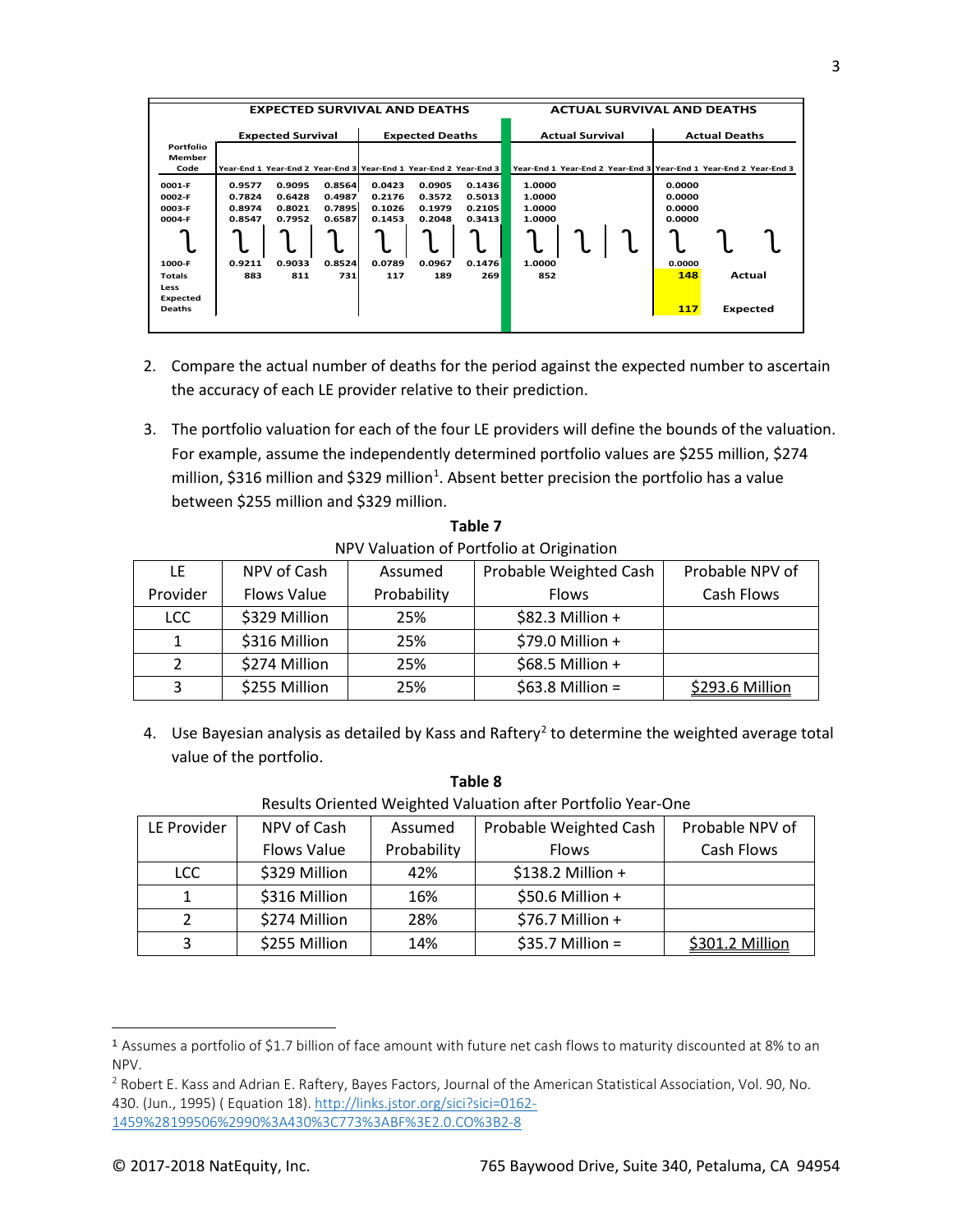- 5. This will allow the actual versus expected values for each policy's LE's to be evaluated and the LE providers to be ranked accordingly. The LE evaluations can be conducted via standard Bayesian methods or, more simply, by using Bayesian Information Criterion (BIC) measures of goodness of fit of the actual-to-expected probabilities of death computed separately for each LE model using the same pool of policies. Kass and Raftery<sup>[3](#page-3-0)</sup> showed how BIC values<sup>4</sup> can be used (1) to rank the various LE models and (2) to generate optimal weighted averages of the outputs of the various LE models, where each of the four weights is interpretable as the Bayesian posterior probability that the corresponding LE model is correct (assuming that one of them is correct). Weighted averaging can then be applied to each individual policy, and to the aggregate of all policies, in annually revaluing each portfolio. The weights can be updated each year (more frequently if the portfolio is large) as additional information on the actual number of deaths in that year becomes available. Over time, this will give greater weight to the better performing models. Disclosure of the chosen methodology at portfolio formulation and annual review will provide transparency to investors with respect to these longevity valued asset transactions.
- 6. Present the weighted average portfolio value as well as the individual portfolio values, and their associated weights, derived by using the LE values and survival curves from each of the four LE providers.

#### 3 ADDITIONAL DATA POST PUBLICATION

Data compiled by the lead author, Mazonas, from a 2010-2011 study, where three or more commercial LEs were prepared by different underwriting firms from each insured's medical records, identified the range between the low LE and the high LE per insured, relative to the low LE, to average 31%<sup>[5](#page-3-2)</sup>. For the same data, where the relative range between the low and the high LE was greater than 30%, the average size was 56%<sup>16</sup>. Therein lay the problem for individual policy pricing and portfolio valuation: the variability of the individual LEs was so large that their validity was highly suspect.

For these reasons above, Stallard asserts using arithmetic averaging of three medical records commercial LEs produces an immediate 50% increase in statistical confidence before employing the above methodology. Underwriting with the traditional two LEs infers that either could be correct. By adding a third LE, doubling the middle LE and dividing by four, the confidence interval is tighten up considerably.

## 4 CONCLUSION

l

What the above says on a practical basis is that if you have no statistically confident methodology for estimating future cash flows then management must accept a discount rate applied by their auditors.

<span id="page-3-0"></span><sup>3</sup> Kass and Raftery (1995, Eqs. 9, 16 and 18).

<span id="page-3-1"></span><sup>4</sup> Note that BIC values can be generated using various approaches to measuring goodness of fit, including chisquared statistics and regression-based  $R^2$ -statistics.

<span id="page-3-2"></span> $5$  Results are based upon data compiled from a study by a major European bank and tabulated by the lead author. EMSI, AVS and others have conducted studies that yield similar results.